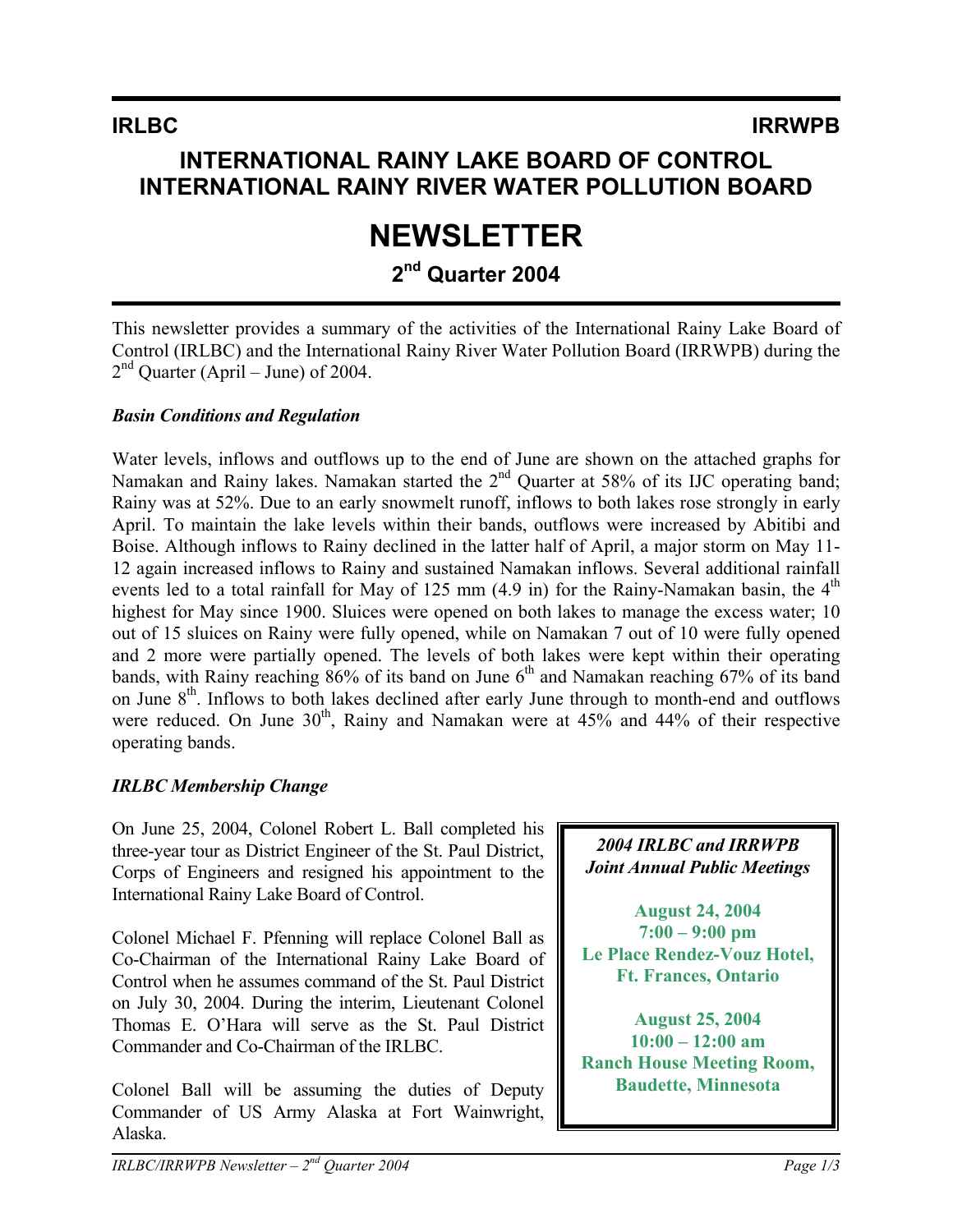#### *International Joint Commission Semi-Annual Meeting*

IRLBC and IRRWPB members and staff attended the spring semi-annual meeting of the International Joint Commission (IJC) in Washington, D.C. on April 21, 2004. Current hydrologic conditions in the basin and work initiatives were discussed during the Boards' appearance before the Commission.

Current work initiatives include a report on peaking on the Rainy River and the development of an educational floodplain management tool for the Rainy-Namakan basin. The Boards expect to follow-up on these issues at the fall semi-annual meeting. A third initiative assigned to the Board by the IJC, to investigate the establishment of a local advisory committee, was deferred in order to allow the Boards an opportunity to integrate the newly appointed board members.

The Commission and Boards also agreed to work together to improve the usability of the new IRLBC and IRRWPB websites.

Finally, the Commission asked for assistance with their initiative to update security and maintenance data for dams subject to Commission Orders.

#### *Board Meetings Summary*

The IRLBC and IRRWPB held one meeting and two joint conference calls during the 2<sup>nd</sup> Quarter. The Boards met on April 21, 2004 in Washington, D.C. to finalize their presentation for the semiannual meeting of the International Joint Commission. A conference call was conducted on May 6, 2004 to discuss the action items resulting from the semi-annual meeting. On June 8, 2004 the Boards held a second conference call to discuss ongoing work, the 2004 Annual Public Meeting in the Basin, and a Commission request for information to support the IJC's International Watersheds Initiative.

The International Watersheds Initiative calls for the establishment of ecosystem-focused watershed boards, in accordance with a 1998 request from the U.S. and Canadian governments. [Core elements](http://www.ijc.org/conseil_board/watershed/en/watershed_home_accueil.htm) of the concept include recognizing local expertise and initiatives and coordinating among numerous organizations within the watershed -- including the IJC's boards -- for mutual benefit, while respecting differing responsibilities. The IJC's fundamental interest in promoting the watershed board concept is to more effectively meet its mandate of preventing and resolving transboundary water disputes and not to replace existing basin authorities or organizations. The Commission has requested information to assist preparation of its second report to governments under the International Watershed Boards Reference of November 19, 1998.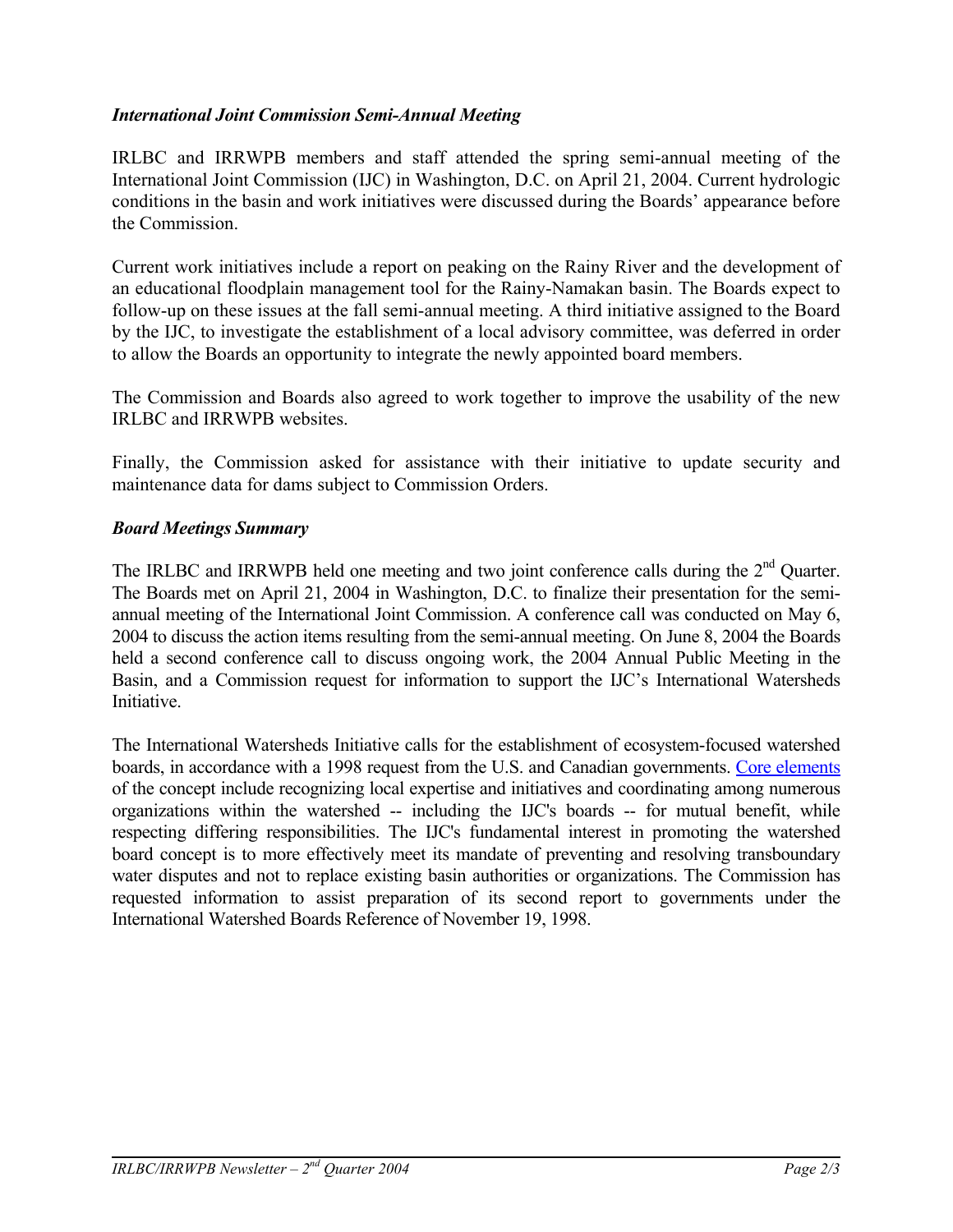#### *Gold Portage Beaver Dam*

Rising lake levels, resulting from precipitation received during May, led to the overtopping and eventual breach of a beaver dam blocking Gold Portage. At the end of May, the USGS recorded a flow of 574 cfs (16.25 cms) through the breached dam.



USGS staff monitors the beaver dam at Gold Portage. Picture courtesy of the USGS.

Gold Portage, which connects Rainy and Kabetogama lakes, was blocked in the spring of 2003 when a beaver colony took advantage of low lake levels. Although it was originally a high level overflow between the two lakes, Gold Portage has conveyed flow on a regular basis since the area was cleared in the 1950s.

From a regulation standpoint, the existence or nonexistence of the beaver dam does not affect the ability of Boise and Abitibi-Consolidated to comply with the IJC's 2001 Consolidated Order for regulation of Rainy

and Namakan lake levels and outflows. The IRLBC's main concern is that flow through the portage (if any) is known and included in outflow calculations for Namakan Lake.

#### *Eagle Banding*

On June 21, IJC Commissioners Allen Olson (USA) and Robert Gourd (Canada) made a special trip to Voyageurs National Park (VNP), in the Rainy-Namakan Basin to observe bald eaglet banding. Local IRLBC member, Lee Grim of International Falls, coordinated arrangements for their trip.

The Commissioners arrived at the Ash River Visitor center and boated with VNP staff to an eagle nest territory on Namakan Lake. The field research and banding team explained the who, what, why, when, where and how of the park's eagle management and research work since 1989.

Dr. William Bowerman and two of his graduate students of Clemson University and Teryl G. Grubb, Wildlife Research Biologist of the United States Forest Service, Flagstaff, Arizona demonstrated the climbing and banding procedures. The Commissioners got an eagle's eye view that made their trip very worthwhile and were interviewed by a reporter of Minnesota Public Radio.

#### *Agency Links*

Additional basin data and information pertaining to the IRLBC and IRRWPB can be found at the following websites

[International](http://www.ijc.org/) Joint Commission Lake of the [Woods](http://www.lwcb.ca/) Control Board USACE – St. Paul District, [Water](http://www.mvp-wc.usace.army.mil/) Control Center

*The Boards will be using the Newsletter as a mechanism to keep the public informed. If you have comments or questions, please contact the Boards' Secretary:* 

*Kari Layman USACE - St. Paul District 190 Fifth Street East St. Paul, Minnesota 55101 - 1638 Phone: 612 290-5424 Fax: 612 290-5841 Email: Kari.L.Layman@usace.army.mil*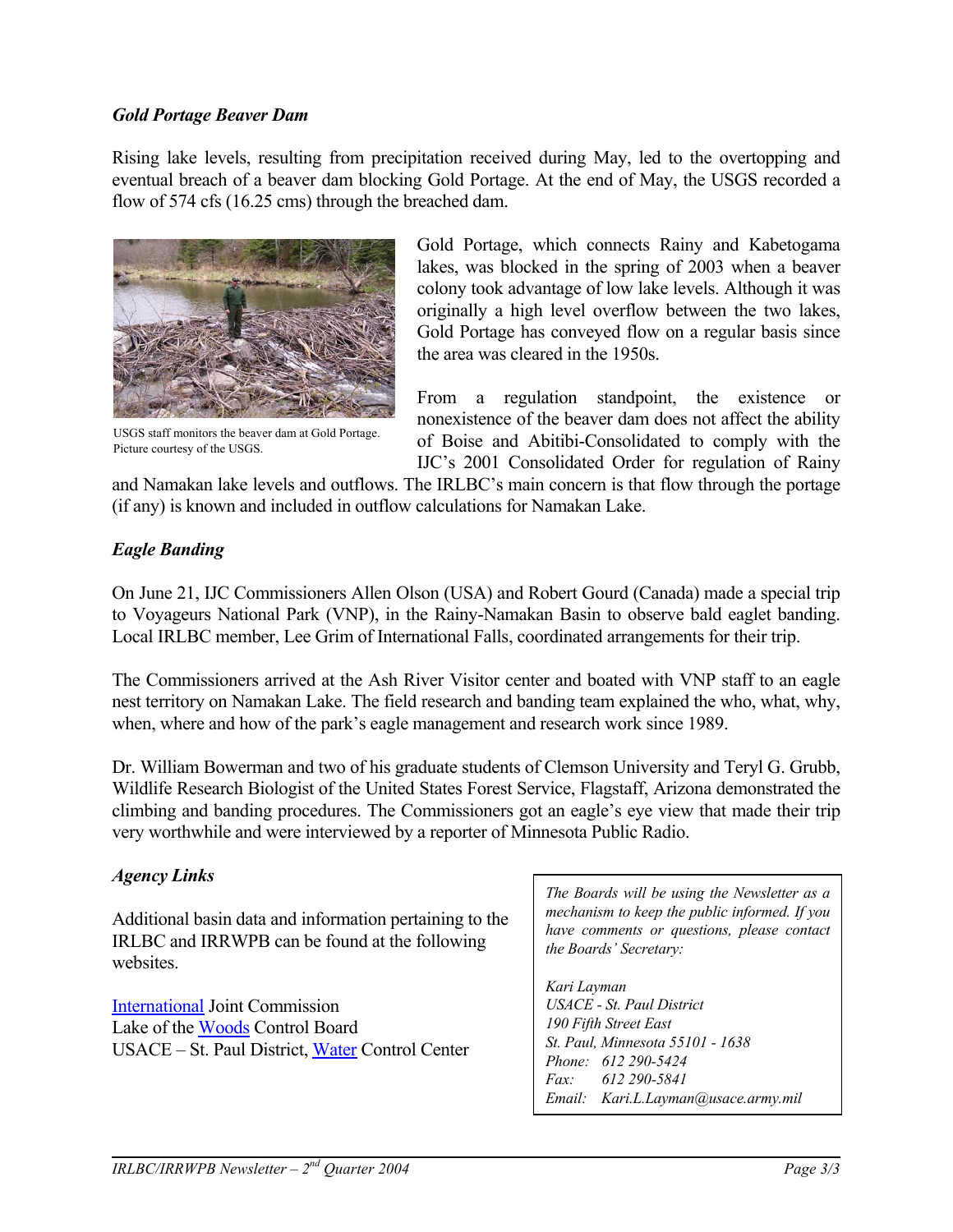

### NAMAKAN LAKE